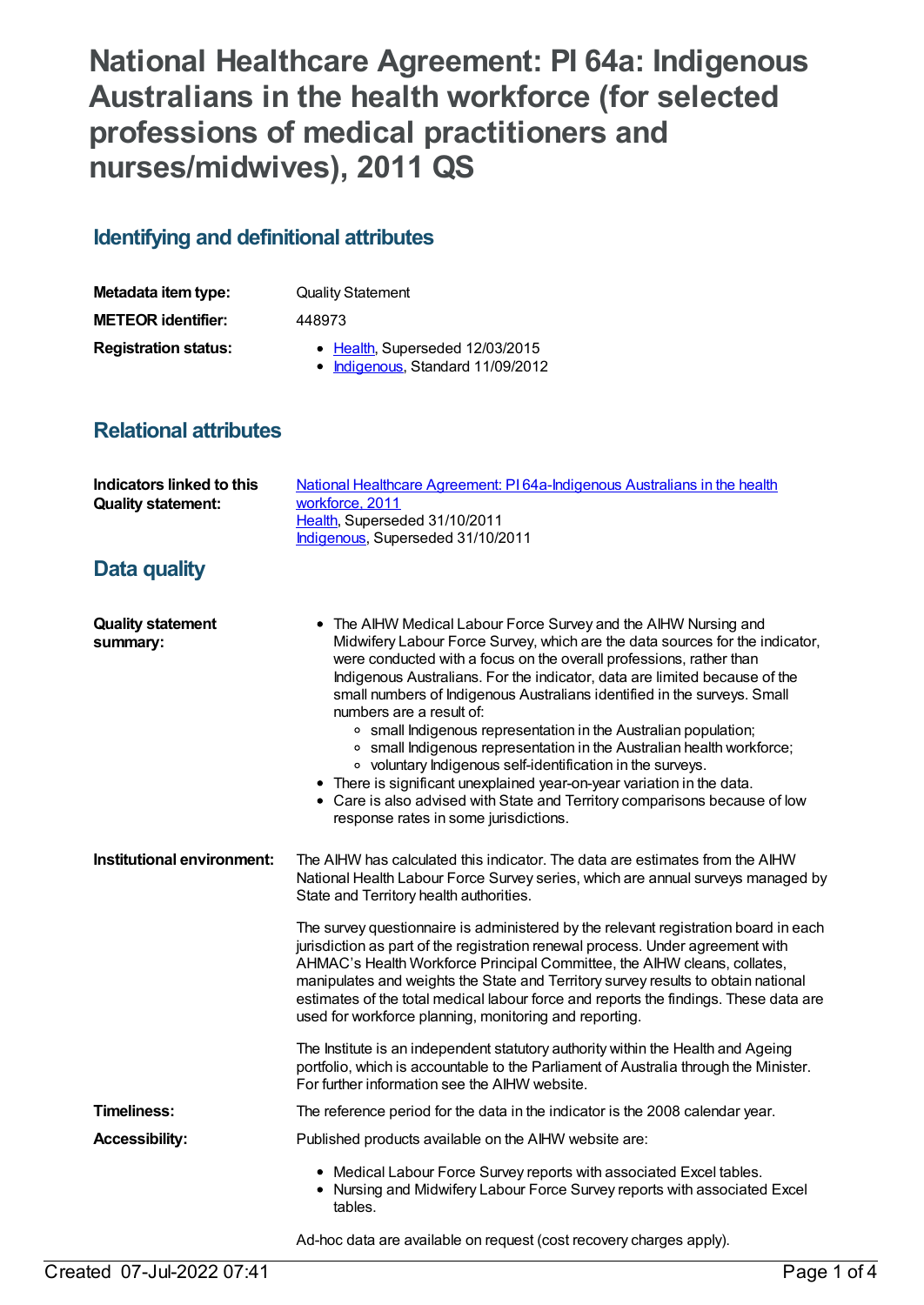| Interpretability: | Extensive explanatory information for the Medical Labour Force Survey and the<br>Nursing and Midwifery Labour Force Surveys is contained in the published reports<br>and supplementary Excel tables for each, including collection method, scope and<br>coverage, survey response, imputation and weighting procedures, and limitations<br>on utility of estimates for Indigenous Australians. These are available via the AIHW<br>website and readers are advised to read caveat information to ensure appropriate<br>interpretation of the performance indicator.                                                                                  |
|-------------------|------------------------------------------------------------------------------------------------------------------------------------------------------------------------------------------------------------------------------------------------------------------------------------------------------------------------------------------------------------------------------------------------------------------------------------------------------------------------------------------------------------------------------------------------------------------------------------------------------------------------------------------------------|
|                   | For more information comparing data sources of Indigenous health labour force<br>statistics, see the AIHW publication Aboriginal and Torres Islander health labour<br>force statistics and data quality assessment.                                                                                                                                                                                                                                                                                                                                                                                                                                  |
| <b>Relevance:</b> | This indicator is an interim measure, pending the implementation of the National<br>Registration and Accreditation Scheme (NRAS) in mid-2010. Long-term indicators<br>using NRAS data are expected to be available in 2012 and will include a much<br>larger group of health professions. To date, there have been difficulties collecting<br>consistent, quality data on the health workforce and many of these difficulties are<br>expected to be resolved by the shift to NRAS data, particularly that of national<br>consistency.                                                                                                                |
|                   | The estimates for this indicator are based on the weighted responses from the<br>Medical Labour Force Survey and the Nursing and Midwifery Labour Force Survey.<br>The two surveys have been conducted using very similar methods and measures<br>similar concepts. The survey populations have been drawn from the medical<br>register and the nursing and midwifery register maintained in each State and<br>Territory. The registers contain demographic information on all professionals<br>allowed to practise in that state or territory and have been the most suitable<br>framework for surveying the professions.                           |
|                   | The states and territories have agreed on the core content of the data collected, but<br>there has been some variation in actual questions asked and in the format of the<br>questionnaire. Where necessary and possible, the AIHW has mapped responses<br>to provide nationally comparable estimates from each survey dataset. The<br>Australian Bureau of Statistics' (ABS) standard question was used in the survey to<br>identify Aboriginal and Torres Strait Islander people working in the two health<br>professions, although Victoria and WA combined response categories. This has<br>not affected the aggregate figures for 'Indigenous'. |
|                   | The focus of the surveys was the overall profession, rather than Indigenous<br>Australians. For the indicator, data are limited because the numbers of Indigenous<br>Australians identified in the surveys were small. Small numbers are a result of:                                                                                                                                                                                                                                                                                                                                                                                                |
|                   | • small Indigenous representation in the Australian population;<br>• small Indigenous representation in the Australian health workforce;<br>• voluntary Indigenous self-identification in the surveys.                                                                                                                                                                                                                                                                                                                                                                                                                                               |
|                   | Reference periods differed across jurisdictions but were within a single calendar<br>year. In both surveys, the questionnaire was sent out with registration renewal<br>papers by the respective registration boards and the timing depended on the<br>registration practices for each profession within each jurisdiction.                                                                                                                                                                                                                                                                                                                          |
|                   | The indicators are disaggregated by State/Territory information primarily sourced<br>from the registration boards. It should be noted that, in both surveys, response rates<br>varied considerably across jurisdictions. This, coupled with small numbers, resulted<br>in some variation in the reliability of the estimates across jurisdictions. Care should<br>be taken when drawing conclusions about the size of the differences between<br>estimates.                                                                                                                                                                                          |
|                   | Data are presented on medical practitioners and nurses/midwives only. These<br>professions are only part of the health workforce and exclude Aboriginal Health<br>Workers, a large segment of the Indigenous health workforce.                                                                                                                                                                                                                                                                                                                                                                                                                       |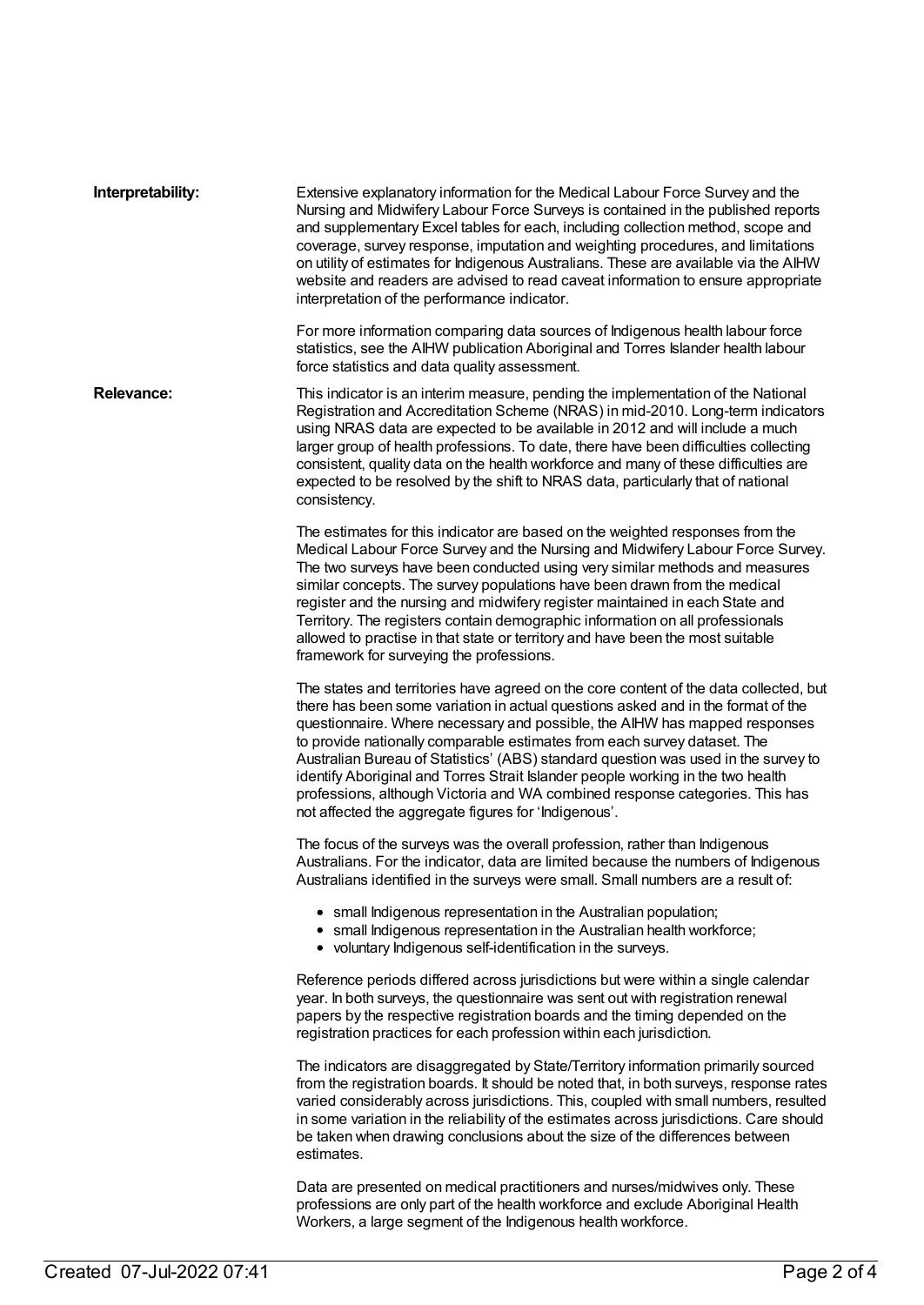**Accuracy:** Data capture and initial processing for the surveys were conducted by the individual State/Territory health authorities and the procedures varied. AIHW conducts independent cleaning, editing and manipulation of the data received in order to produce more nationally consistent data. The cleaning and editing procedures included range and logic checks, clerical scrutiny at unit record level and validation of unit record and aggregate data.

> The surveys were conducted in conjunction with the registration renewal process, which means people registering as a medical practitioner, nurse or midwife for the first time in the reference year were not sent a questionnaire. In addition, for the Medical Labour Force Survey, overseas-trained medical practitioners doing postgraduate or supervised training were not surveyed and interns were surveyed in some jurisdictions only.

> There was no sampling undertaken for the data collection: the entire population of re-registrants was targeted. The national response rate in 2008 was 68.7 per cent for the Medical Labour Force Survey and 46.6 per cent for the Nursing and Midwifery Labour Force Survey.

The data have undergone imputation for item non response and weighting to adjust for population non response. It should be noted that these adjustments are likely to introduce some bias in the final survey data and any bias is likely to become more pronounced as response rates decline.

Where possible, benchmark data were the number of registered medical practitioners or nurses/midwives in each State and Territory, supplied to the AIHW by the State and Territory registration boards for each profession. If possible, benchmarks were broken down by age group and sex and if the data were not available from the boards this way, benchmark figures were obtained from other sources, such as medical board annual reports. Where available, benchmark data relate to the time the survey was conducted. Details of the benchmarks supplied by the states and territories for each survey can be found in the published survey reports on the AIHW website.

When comparing the 2008 AIHW Medical Labour Force Survey estimates of Indigenous medical practitioners across states and territories, note that:

- The number of medical practitioners in New South Wales, Queensland and Tasmania are slightly underestimated, as the benchmark figures did not include all registered medical practitioners. New South Wales only sent questionnaires to financial registrants holding general, conditional specialist, limited prescribing or non-practising registration. Only medical practitioners holding general, specialist or non-practising registration were surveyed in Queensland. In Tasmania, only general registrants, conditionally registered specialists and non-practising practitioners received a questionnaire.
- For Western Australia the 2008 benchmark used was the total number of registered practitioners in 2008 using 2007 age-by-sex proportions. For Western Australia the benchmark data was inflated by an unknown number of registered medical practitioners that are no longer active in the workforce.
- Data for Indigenous medical practitioners should be treated with caution due to the small population size, the overall response rate and unexplained variation between years.

Estimates were produced from the survey data, after weighting to adjust for nonresponse. The estimation process for non-response produces numbers of workers in fractions, but these were rounded to whole numbers for publication. For this indicator, data are presented as a percentage which is calculated excluding any records for which Indigenous status was not reported. Percentages for this indicator are calculated on the rounded figures.

When comparing estimates from the 2008 Nursing and Midwifery Labour Force Survey data, State and Territory estimates should be treated as indicative only because of low response rates in some jurisdictions, particularly Victoria (33.3 per cent) Queensland (32.9 per cent), Western Australia (34.4 per cent) and the Northern Territory (34.9 per cent). In 2008 Victorian data was affected by large numbers of online survey records being unusable for technical reasons.